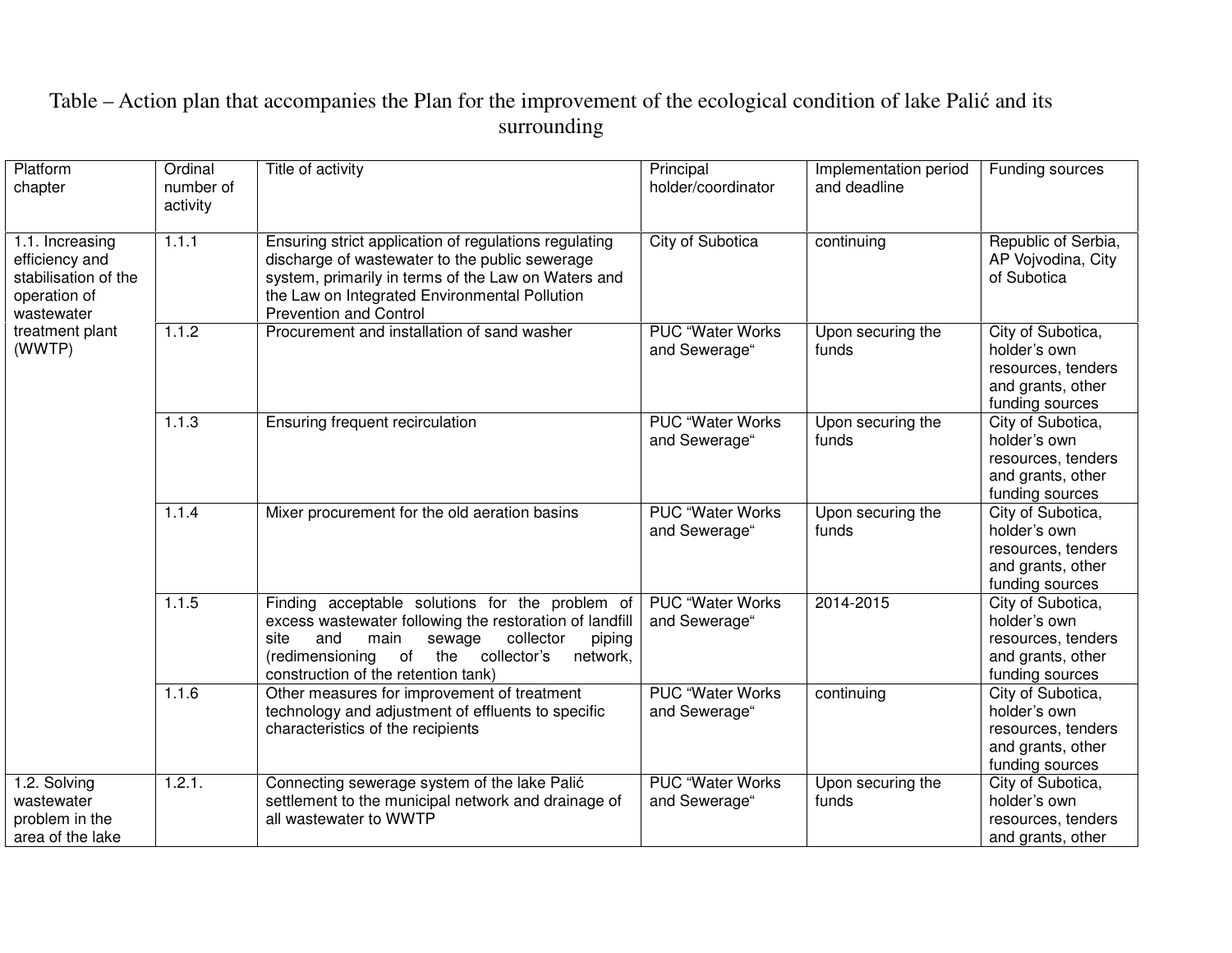| Palić settlement                                                                                                                                                                                       |          |                                                                                                                                                                                                                            |                                          |            | funding sources                                                                                 |
|--------------------------------------------------------------------------------------------------------------------------------------------------------------------------------------------------------|----------|----------------------------------------------------------------------------------------------------------------------------------------------------------------------------------------------------------------------------|------------------------------------------|------------|-------------------------------------------------------------------------------------------------|
|                                                                                                                                                                                                        | 1.2.2.   | Completing the big polluters' sewerage network                                                                                                                                                                             | <b>PUC "Water Works</b><br>and Sewerage" | 2014-2017  | City of Subotica,<br>holder's own<br>resources, tenders<br>and grants, other<br>funding sources |
|                                                                                                                                                                                                        | 1.2.3    | Determining mechanisms which would ensure<br>mandatory connection of all units (public companies,<br>houses, hotels, farms and other facilities in the lake's<br>catchment area) to the sewerage system                    | <b>City of Subotica</b>                  | continuing | City of Subotica                                                                                |
| 1.3. Relocation of<br>landfills for the<br>sewage sludge<br>disposal from the<br>municipal<br>wastewater<br>treatment plant<br>(WWTP)                                                                  | 1.3.1    | Finding appropriate and economically sustainable<br>solution for disposal of the sewage sludge from<br>WWTP (short-term)                                                                                                   | <b>PUC "Water Works</b><br>and Sewerage" | 2014       | City of Subotica,<br>holder's own<br>resources, other<br>sources                                |
|                                                                                                                                                                                                        | 1.3.2    | Finding appropriate and economically sustainable<br>solution for disposal of sewage sludge from WWTP<br>(long-term)                                                                                                        | <b>PUC "Water Works</b><br>and Sewerage" | 2014-2016  | City of Subotica,<br>holder's own<br>resources, tenders<br>and grants, other<br>funding sources |
| 1.4. Closing the<br>"Aleksandrovačka<br>bara" landfill and<br>restoring the area<br>in-between lake<br>Palić and the<br>landfill with the<br>view of preventing<br>pollution from<br>landfill leachate | 1.4.1    | Resolving property-legal relations of the concerned<br>locations, where restoration is necessary                                                                                                                           | <b>City of Subotica</b>                  | 2014-2015  | City of Subotica                                                                                |
|                                                                                                                                                                                                        | 1.4.2    | Finding alternative solutions for the area restoration<br>(revision of the landfill closure project and integral<br>consideration of restoration of the entire area in -<br>between "Aleksandrovačka bara" and lake Palić) | City of Subotica                         | 2014-2016  | City of Subotica,<br>holder's own<br>resources, tenders<br>and grants, other<br>funding sources |
| 1.5. Formation of<br>protection belts in<br>order to decrease<br>diffuse inflow of<br>nutrients and toxic<br>substances from<br>agricultural<br>activities into the<br>lake                            | 1.5.1.1. | Drafting the detailed regulation plans for the areas<br>covered by the protection belts                                                                                                                                    | City of Subotica                         | 2014-2015  | City of Subotica                                                                                |
|                                                                                                                                                                                                        | 1.5.1.2  | Resolving property-legal relations for the lots that will<br>be encompassed by the protection belts                                                                                                                        | City of Subotica                         | 2014-2019  | City of Subotica                                                                                |
|                                                                                                                                                                                                        | 1.5.1.3  | Implementation of activities related to formation of<br>multifunctional protection belt (formation of the path<br>around the lake and planting the appropriate<br>vegetation)                                              | PC "Palić-Ludaš"                         | 2015-2019  | City of Subotica,<br>holder's own<br>resources, tenders<br>and grants, other<br>funding sources |
|                                                                                                                                                                                                        | 1.5.1.4  | Establishment of a mechanism for the protection<br>zone maintenance                                                                                                                                                        | City of Subotica                         | 2014-2015  |                                                                                                 |
|                                                                                                                                                                                                        | 1.5.2.1. | Drawing up planning documentation for formation of<br>network of belts consisted of multi-layer green                                                                                                                      | City of Subotica                         | 2014-2016  | AP Vojvodina, City<br>of Subotica                                                               |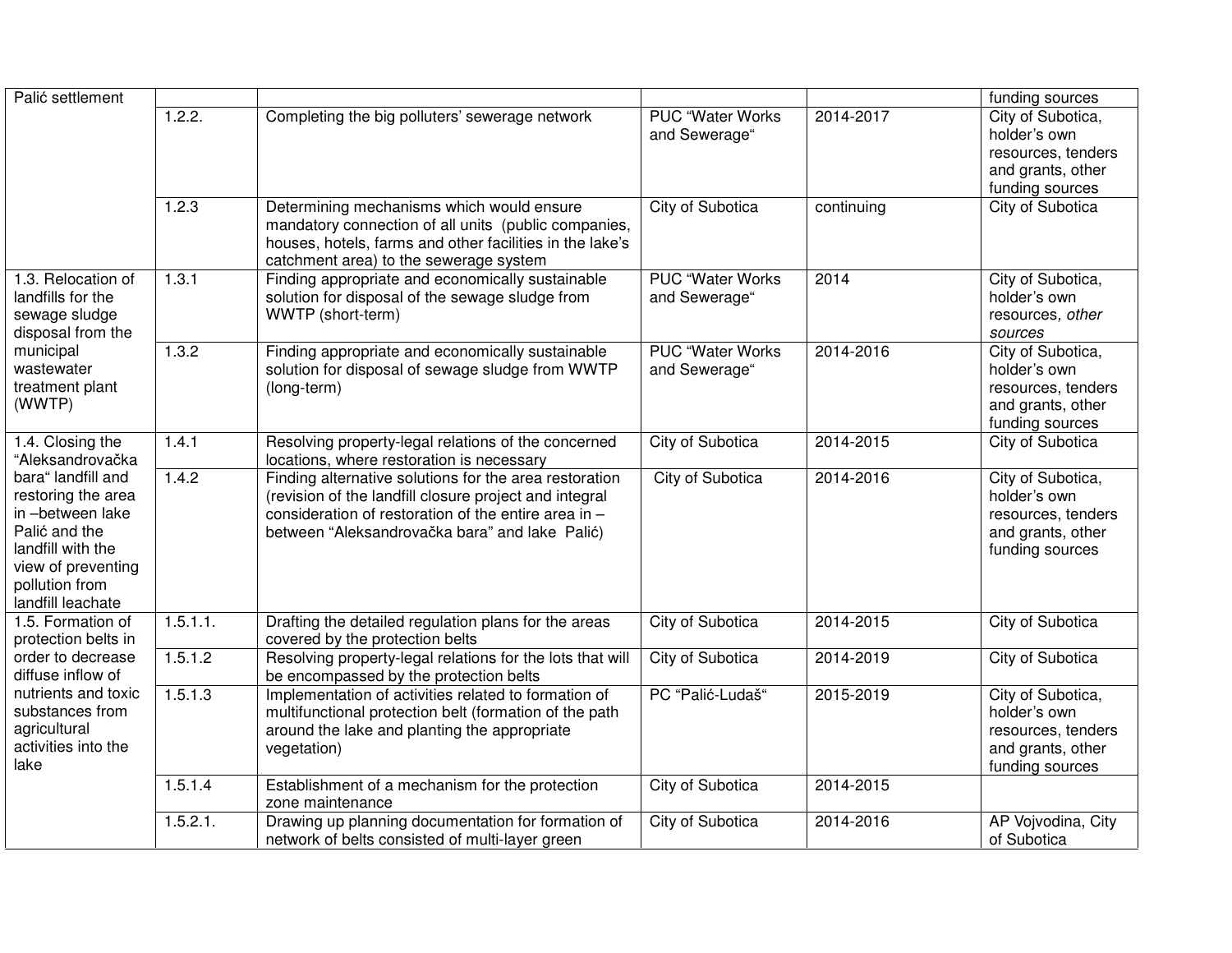|                                                                                                                                                                                 |          | vegetation around 10 m wide                                                                                                                                                               |                         |                       |                                                                                                                  |
|---------------------------------------------------------------------------------------------------------------------------------------------------------------------------------|----------|-------------------------------------------------------------------------------------------------------------------------------------------------------------------------------------------|-------------------------|-----------------------|------------------------------------------------------------------------------------------------------------------|
|                                                                                                                                                                                 | 1.5.2.2. | Implementation of activities related to formation of<br>the wind protection belts                                                                                                         | City of Subotica        | Beginning of 2016     | City of Subotica,<br>tenders and grants,<br>other funding<br>sources                                             |
| 1.6. Recording and<br>restoration of other<br>sources of<br>pollution in the<br>protection zone of<br>the conservation<br>area Nature Park<br>"Palić"                           | 1.6.1.   | Identifying polluters (in protection zone of the<br>conservation area) which have adverse effect on the<br>lake                                                                           | <b>City of Subotica</b> | continuing            | City of Subotica                                                                                                 |
|                                                                                                                                                                                 | 1.6.2    | Finding systematic solutions to regulate and control<br>emptying of sumps, in order to prevent inappropriate<br>drainage of their content to surface waters.                              | City of Subotica        | 2014-2015             | City of Subotica,<br>holder's own<br>resources, tenders<br>and grants, other<br>funding sources                  |
|                                                                                                                                                                                 | 1.6.3    | Educating farmers with a view to reducing the use of<br>pesticides and fertilizers within the impact zone of<br>lake Palić, and their use in accordance with the<br>protection principles | <b>City of Subotica</b> | continuing            | City of Subotica,<br>tenders and grants,<br>other funding<br>sources                                             |
|                                                                                                                                                                                 | 1.6.4    | Finding mechanisms to strictly enforce the<br>regulations in the area of water protection                                                                                                 | <b>City of Subotica</b> | 2014-2016             | Republic of Serbia,<br>AP Vojvodina, City<br>of Subotica                                                         |
|                                                                                                                                                                                 | 1.6.5    | Elimination of other sources of pollution                                                                                                                                                 | City of Subotica        | continuing            | City of Subotica                                                                                                 |
| 2.1. Functional<br>Reionization of<br>Lake Palić and<br>Drawing up of<br>Water Vegetation<br>Maintenance<br>Programme with<br>respect to the<br>Resource Users'<br><b>Needs</b> | 2.1.1.   | Functional Reionization of lake Palić and drawing up<br>of Water Vegetation Maintenance Programme with<br>respect to the resource users' needs                                            | PC "Palić-Ludaš"        | 2014-2015             | City of Subotica,<br>holder's own<br>resources, tenders<br>and grants, other<br>funding sources                  |
| 2.2. Improvement<br>of technical<br>competences of<br>the Manager in<br>charge of the<br>protected<br>landscape                                                                 | 2.2.1    | Procurement of an aquatic harvester                                                                                                                                                       | PC "Palić-Ludaš"        | 2014-2015             | AP Vojvodina, City<br>of Subotica,<br>holder's own<br>resources, tenders<br>and grants, other<br>funding sources |
|                                                                                                                                                                                 | 2.2.2    | Procurement of a transport vehicle                                                                                                                                                        | PC "Palić-Ludaš"        | Until the end of 2015 | City of Subotica,<br>holder's own<br>resources, tenders<br>and grants, other<br>funding sources                  |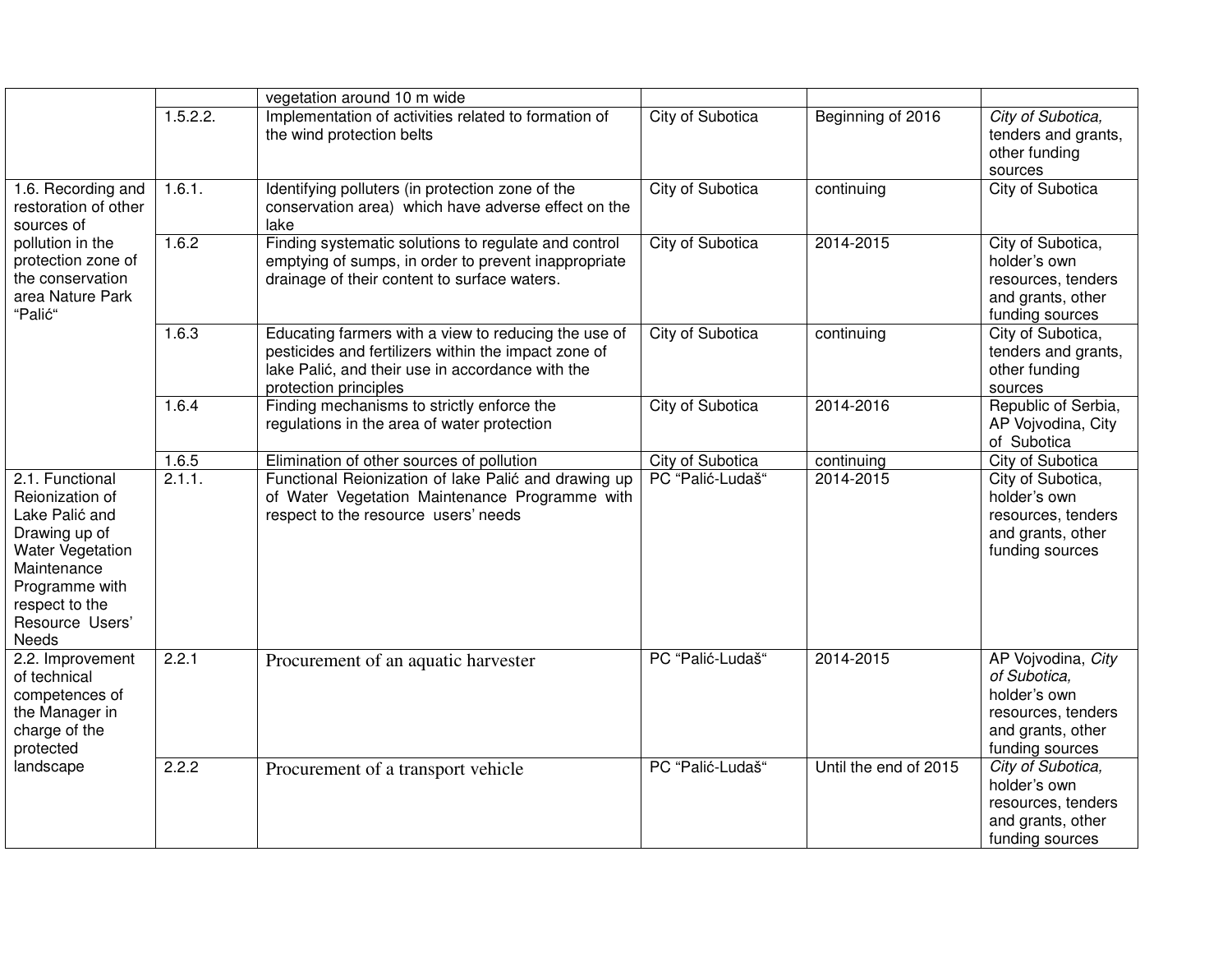|                                                                                                                                                                    | 2.2.3  | The Manager's technical and staff empowerment                                                                                                                                                                                | PC "Palić-Ludaš"        | continuing | City of Subotica,<br>holder's own<br>resources, tenders<br>and grants, other<br>funding sources |
|--------------------------------------------------------------------------------------------------------------------------------------------------------------------|--------|------------------------------------------------------------------------------------------------------------------------------------------------------------------------------------------------------------------------------|-------------------------|------------|-------------------------------------------------------------------------------------------------|
| 2.3. Formation and<br>application of<br>water regime<br>management<br>system in<br>accordance with<br>the resource<br>protection and the<br>resource use<br>regime |        | application of<br>Formation<br>and<br>water<br>regime<br>management system with respect to the resource<br>protection and the resource use regime                                                                            | City of Subotica        | 2014-2015  | Republic of Serbia,<br>AP Vojvodina, City<br>of Subotica                                        |
| 3.1. Revitalisation<br>of lake Palić<br>biological<br>communities                                                                                                  | 3.1.1. | Revitalisation of lake Palić aquatic communities<br>(fishing of allochthonous species for rehabilitation<br>purposes and fish stock management with respect to<br>the requirements for the improvement of lake<br>condition) | PC "Palić-Ludaš"        | continuing | City of Subotica,<br>holder's own<br>resources, tenders<br>and grants, other<br>funding sources |
|                                                                                                                                                                    | 3.1.2. | Revitalisation of semi-aquatic and terrestrial<br>communities on the lake Palić shore zone (recovery<br>of reed beds)                                                                                                        | PC "Palić-Ludaš"        | continuing | City of Subotica,<br>holder's own<br>resources, tenders<br>and grants, other<br>funding sources |
| 3.2. Rehabilitation<br>and remediation of<br>the aggregated<br>sediment                                                                                            | 3.2.1. | Finding solution for dislocation of sediment from<br>sector 4 and/or its remediation                                                                                                                                         | <b>City of Subotica</b> | continuing | City of Subotica                                                                                |
| 4.1. Improvement<br>of monitoring of<br>water quality and<br>sediment<br>parameters                                                                                | 4.1.1. | Introduction of continuing monitoring of specific water<br>quality parameters                                                                                                                                                | PC "Palić-Ludaš"        | continuing | City of Subotica,<br>holder's own<br>resources, tenders<br>and grants, other<br>funding sources |
| 4.2. Establishment<br>of system for<br>monitoring of                                                                                                               | 4.2.1  | Mapping aquatic and coastal vegetation and testing<br>qualitative and quantitative composition of<br>macrophytes in lake Palić                                                                                               | PC "Palić-Ludaš"        | 2014-2015  | City of Subotica,<br>holder's own<br>resources, tenders                                         |